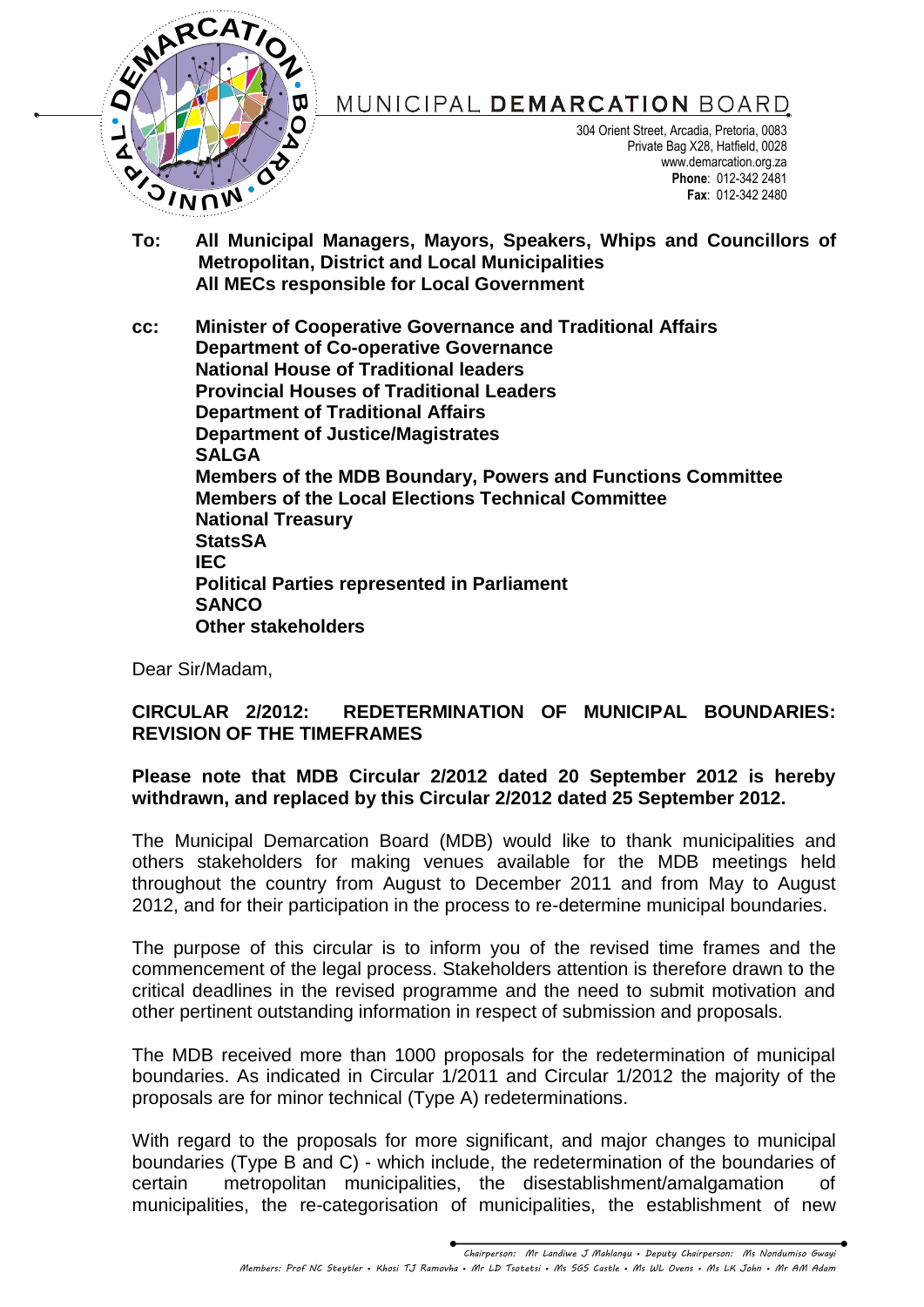municipalities, and changes to municipal boundaries that affects a sizeable number of voters and significant geographic areas - the MDB would like to remind institution and persons who submitted those proposals, that, in many cases, proper motivation is still outstanding. Motivation should be based on the criteria set out in sections 24 and 25 of the Demarcation Act, 1998, and in the case of metropolitan areas, also section 2 of the Structures Act, 1998. In this regard you are referred to Annexure D to Circular 2/2011, which should have been completed and submitted to the MDB with the necessary supporting documents. *Those who have not submitted motivation and supporting documents as yet, are requested to do so before or on 30 September 2012.* The MDB needs the motivation for quality assurance purposes, and before publishing, in terms of section 26 of the Demarcation Act, 1998, notices in the media to convey its intention to consider the proposals, and to invite public views and representations on those proposals.

In view of the outstanding motivation, the MDB has decided to review its programme as follows:

| <b>DATE</b>      | <b>ACTIVITY</b>                                                                |
|------------------|--------------------------------------------------------------------------------|
| 30 Sept 2012     | Motivation submitted by stakeholders for consideration of<br>proposals by MDB. |
| By 6 Oct 2012    | Documents distributed for consideration by the Boundaries,                     |
|                  | Powers and Functions Committee (BPFC) and the Board.                           |
| 1 Oct 2012       | Internal meeting of the Board Committee.                                       |
| 10 Oct 2012      | Extended BPFC meeting.                                                         |
| 11 & 12 Oct 2012 | Board meeting.                                                                 |
| By 22 Oct 2012   | Logistics to comply with section 26.                                           |
| By 29 Oct 2012   | Publication of sec 26 notices. These notices will be published                 |
|                  | in the media to invite the public to submit views and                          |
|                  | representations to the MDB on its intention to consider the                    |
|                  | proposals received.                                                            |
| 30 Nov 2012      | Closing date for sec 26 submissions                                            |
| By 25 Jan 2013   | Analyses of public inputs on section 26 notices finalised and                  |
|                  | submitted to the BPFC and the Board.                                           |
| By 30 Jan 2013   | <b>BPFC and Board meetings.</b>                                                |
| By 31 Jan 2013   | Circular to Stakeholders with Board's decisions.                               |
| Feb 2013         | Investigations and public meetings where necessary.                            |
| By 11 March 2013 | BPFC and Board meetings to consider reports.                                   |
| By 31 March 2013 | Section 21 notices and maps published in Provincial Gazettes.                  |
|                  | These notices will invite objections to the Board's redetermination of         |
|                  | municipal boundaries.                                                          |
|                  |                                                                                |
| 4 May 2013       | Closing date for sec 21 objections.                                            |
| 7 - 20 May 2013  | MDB staff submits received objections, maps and supporting                     |
|                  | documents to the Board for consideration.                                      |
| 30 May 2013      | Board to consider sec 21 objections, and to confirm, vary, or                  |
|                  | withdraw its re-determinations.                                                |
| 7 June 2013      | Sec 21(5) notices published in Provincial Gazettes. These will                 |
|                  | indicate as to whether the MDB has confirmed, varied or                        |
|                  | withdrawn its redetermination of municipal boundaries.                         |